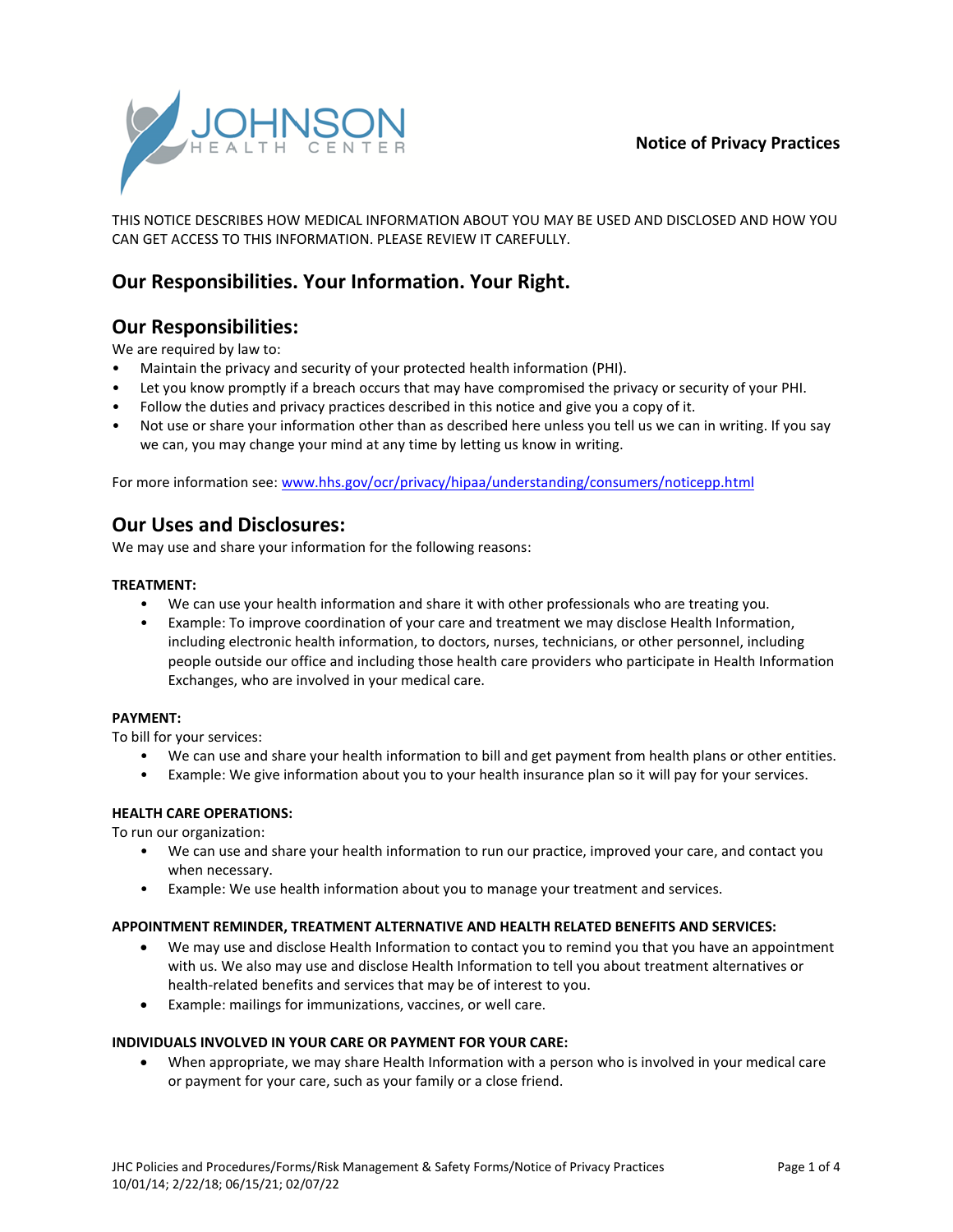We may notify your family about your location or general condition or disclose such information to an entity assisting in a disaster relief effort.

### **HOW WE CAN USE OR SHARE YOUR INFORMATION:**

We are allowed or required to share your information in other ways-usually in ways that contribute to the public good, such as public health safety and research. We have to meet conditions in the law before we can share your information for these purposes.

For more information see: [www.hhs.gov/ocr/privacy/hipaa/understanding/consumers/index.html](http://www.hhs.gov/ocr/privacy/hipaa/understanding/consumers/index.html)

We can share information:

- To respond to lawsuits and legal actions; We can share health information about you in response to court or administrative order, or in response to a subpoena.
- We may us a Business Associate (BA) to perform services on our behalf; All BA's are obligated to protect the privacy of your information and are not allowed to use or disclose your information other than as specified in our agreement.

For public health and safety issues:

- Reporting suspected abuse, neglect, or domestic violence.
- Preventing or reducing a serious threat to anyone's health or safety.

We can share health information about you for certain situations such as:

- Preventing disease
- Helping with product recalls
- Reporting adverse reactions to medications

Address workers' compensation, law enforcement, and other government requests. We can use or share health information about you:

- For workers' compensation claims
- For law enforcement purposes or with a law enforcement official
- With health oversight agencies for activities authorized by law
- For special government functions such as military, national security, and presidential protective services

Comply with law:

 We will share information about you if state or federal laws require it, including with the Department of Health and Human Services if it wants to see that we're complying with federal privacy law.

Respond to organ and tissue donation requests:

We can share health information about you with organ and procurement organizations.

To work with a medical examiner or funeral director:

We can share information with a coroner, medical examiner, or funeral director when a person dies.

To do research:

• We can use or share information for health research

The Privacy Rule requires us to describe any state or other laws that require greater limits on disclosures:

We will never share any substance abuse treatment records without your written permission.

### **Your Choices**:

In these cases we never share your information unless you give us written permission:

- Marketing purposes
- Sale of your information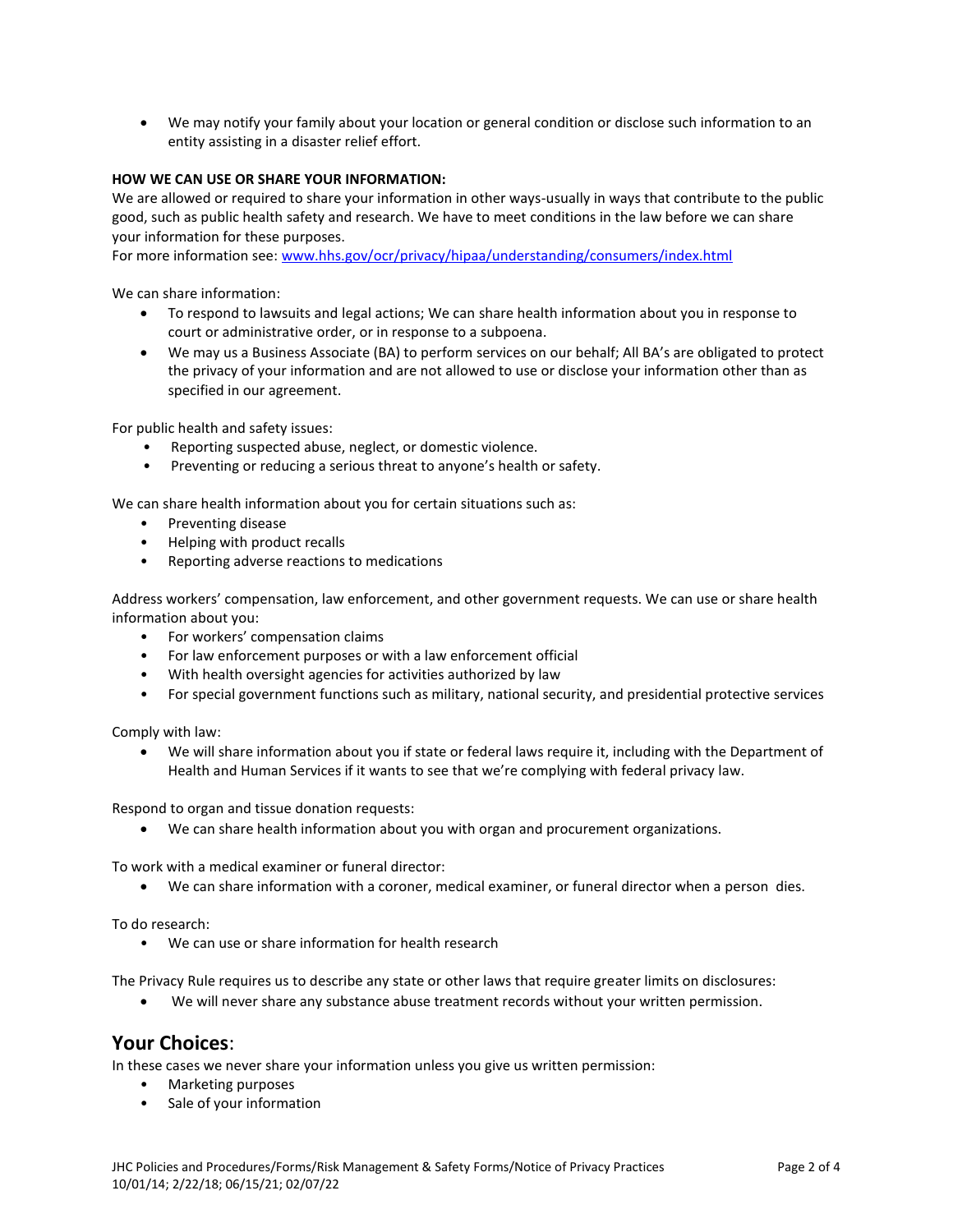• Most sharing of psychotherapy notes

In the case of fundraising:

• We may contact you for fundraising efforts, but you can tell us not to contact you again.

If you have a clear preference for how we share your information in the situations described below, talk to us. Tell us what you want us to do, and we will follow your instructions. In these cases, you have both the right and choice to tell us to:

- Share information with your family, close friends, or others involved in your care
- Share information in a disaster relief situation

If you are not able to tell us your preference, for example if you are unconscious, we may go ahead and share your information if we believe it is in your best interest. We may also share your information when needed to lessen a serious and imminent threat to health or safety:

- By telling family and friends about your condition
- To provide disaster relief
- To include your information in a hospital directory
- To provide mental health care

# **Your Rights**

This section explains your rights and some of our responsibilities to help you.

You have the right to get a copy of your paper or electronic medical record.

- You can ask to see or get an electronic or paper copy of your medical record and other health information we have about you. Ask us how to do this.
- We will provide a copy or a summary of your health information, usually within 30 days of your request. We may charge a reasonable, cost-based fee.
- We will not use or share your information other than as described here unless you tell us we can in writing. If you tell us we can, you may change your mind at any time. Let us know in writing if you change your mind.

Ask us to correct your medical record:

- You may ask us to correct health information about you that you think is incorrect or incomplete. Ask us how to do this.
- We may say "no" to your request, but we'll tell you why in writing within 60 days.

Get a list of those with whom we've shared your information.

- You can ask for a list(accounting) of the times we've shared your health information for six years prior to the date you ask, who we shared it with, and why
- We will include all the disclosures except for those about treatment, payment, and health care operations, and certain other disclosures (such as any you asked us to make). We'll provide one accounting a year for free, but will charge a reasonable, cost-based fee if you ask for another one within 12 months.

Ask us to limit the information we share:

- You can ask us not to use or share certain health information for treatment, payment, or our operations. We are not required to agree to your request, and we may say "no" if it would affect your care.
- If you pay for a service or health care item out-of-pocket in full, you can ask us not to share that information for the purpose of payment or our operations with your health insurer. We will say "yes" unless a law requires us to share that information.